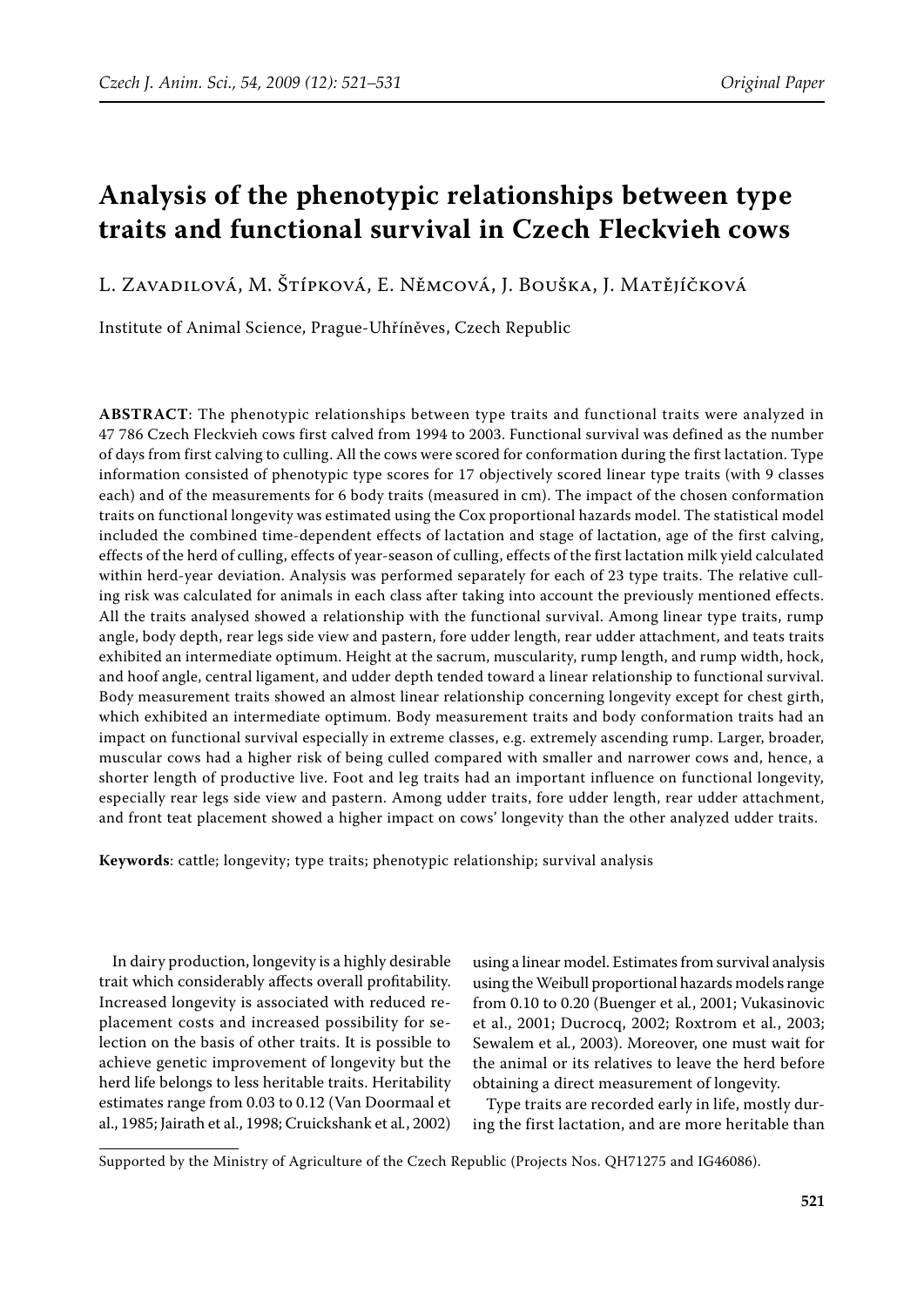longevity (Cruickshank et al*.*, 2002; Kadarmideen and Wegmann, 2003). A low to moderate genetic relationship between various type traits and longevity was reported (Short and Lawlor, 1992; Jairath et al*.*, 1998; Weigel et al*.*, 1998; Larroque and Ducrocq, 1999; Cruickshank et al*.*, 2002). Conformation traits represent logical predictors of survival (Vollema and Groen, 1997; Vukasinovic et al., 2002). The results from various studies confirm that they, especially udder traits, can be used as indicators of longevity (De Jong et al*.*, 1999; Larroque and Ducrocq, 1999; Buenger et al*.*, 2001; Schneider et al*.*, 2003; Caraviello et al*.*, 2004; Sewalem et al*.*, 2004; Bouška et al., 2006). However, the results are highly dependent on the data and methodology used. Differences exist e.g. between breeds, countries, and status of registry.

Recently, the use of a method based on survival analysis has been proposed for the analysis of longevity (Smith and Quaas, 1984; Ducrocq, 1987, 1997). Ducrocq and Sölkner (1998) developed a computer package (the Survival Kit) for survival analysis which is suitable to animal breeding data. In dairy cattle, this package greatly facilitates the estimation of environmental effects (Mészáros et al., 2008) and variance components, and the genetic evaluation of animals (Vukasinovic et al., 2001). Survival analysis using a proportional hazards model is often more suitable for survival data because it properly takes into account censored records and skewed distribution of survival data. Time-dependent variables can be used for survival analysis to model the impact of environmental effects properly.

The objective of the present study was to explore the phenotypic relationship between conformation traits reflecting udder, feet and legs and body size, and functional survival in Czech Fleckvieh cows.

## **MATERIAL AND METHODS**

#### **Data**

The data set consisted of 47 786 Czech Fleckvieh cows first calved from 1994 to 2003. All the cows used in the analysis were scored for conformation between the  $60^{th}$  and  $180^{th}$  day of the first lactation. Data were edited for a minimum of 4 records per herd. The following conformation traits were used: objectively scored linear type (*lt*) traits were height at the sacrum, muscularity, rump length, rump width, rump angle, body depth, rear legs side view, hock, pastern, hoof angle, fore udder length, rear udder attachment, central ligament, udder depth, front teat placement, teat length, and teat width. The traits were scored on a nine-point scale. Only 46 132 records were used for monitoring the following objectively scored linear type traits: height at the sacrum, rump length, body depth, hock, pastern, fore udder length, rear udder attachment, udder depth, front teat placement and teat width because of missing scoring records. The body measurements (*bm*) in cm were height at the withers, height at the sacrum, chest girth, body depth, rump length and rump width. Detailed descriptions of the traits analyzed are given in Table 1.

Longevity expressed as the number of days between the first calving and culling, i.e. the length of productive life, was 915 days on average with a minimum of 31 days and a maximum of 2 952 days. No censored records were included in the analysis. The cows were culled before the time of data collection (culled from 1998 to 2006). The average culling age was 1 788 days, with a minimum of 750 days and a maximum of 3 914 days. Because voluntary culling for low production is an important reason for disposal, our analysis was based on functional survival. Functional survival was defined as the ability to delay involuntary culling, and it was approximated by correcting true longevity for within-herd-year production ranking.

### **Model**

Survival analysis was performed using the Survival Kit, version 3.0, by Ducrocq and Sölkner (1998). The Cox proportional hazards model was employed. Length of productive life was the dependent variable. The following model equation was used:

$$
\lambda(t) = \lambda_0(t) \exp \left\{ x'_m(t) \beta \right\}
$$

where:

- $\lambda(t)$  = hazard of a cow, i.e. her probability of being culled at time *t* given that she is alive just before *t*
- $\lambda_0(t)$  = baseline hazard function which represents the aging process of the entire population and, loosely speaking, acts as a mean
- $t =$  time in days from the first calving to culling, i.e. the length of productive life
- $β = vector of regression coefficients$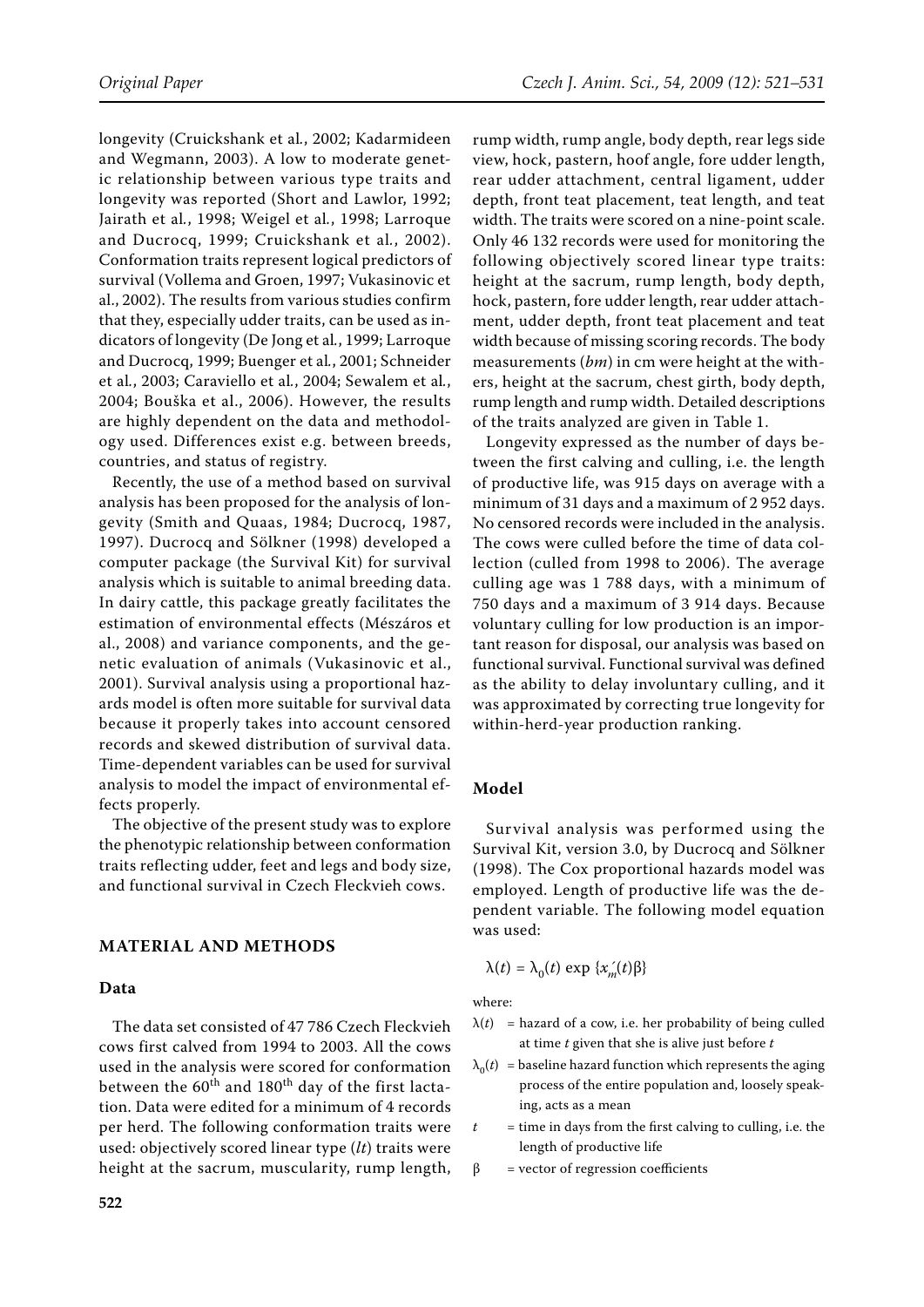#### Table 1. Description of traits

| Traits                         | Mean  | <b>SD</b> | CV(%) | Description |             |
|--------------------------------|-------|-----------|-------|-------------|-------------|
| <b>Body measurement traits</b> |       |           |       |             |             |
| Height at the withers (HWbm)   | 134.4 | 4.21      | 3.13  | small       | tall        |
| Height at the sacrum (HSbm)    | 137.3 | 4.17      | 3.04  | small       | tall        |
| Chest girth (CHbm)             | 195.1 | 7.63      | 3.91  | small       | capacious   |
| Body depth (BDbm)              | 77.2  | 4.78      | 6.19  | shallow     | deep        |
| Rump length (RLbm)             | 52.7  | 2.08      | 3.94  | short       | long        |
| Rump width (RWbm)              | 51.8  | 2.66      | 5.14  | narrow      | wide        |
| Objectively scored traits      |       |           |       | class 1     | class 9     |
| Height at the sacrum (HSlt)    | 5.1   | 1.42      | 27.67 | small       | tall        |
| Muscularity (Mlt)              | 5.2   | 1.07      | 20.48 | poor        | excellent   |
| Rump length (RLlt)             | 5.1   | 1.05      | 20.57 | short       | long        |
| Rump width (RWlt)              | 5.2   | 1.35      | 26.27 | narrow      | wide        |
| Rump angle (RAlt)              | 5.7   | 0.92      | 16.28 | ascending   | sloped      |
| Body depth (BDlt)              | 5.8   | 1.03      | 17.71 | shallow     | deep        |
| Rear legs side view (RLSVlt)   | 5.6   | 0.93      | 16.61 | straight    | sickle-like |
| Hock (Hlt)                     | 6.3   | 0.87      | 13.76 | swollen     | dry         |
| Pastern (Plt)                  | 4.7   | 0.91      | 19.19 | weak        | steep       |
| Hoof angle (HAlt)              | 4.9   | 1.28      | 25.89 | very low    | very steep  |
| Fore udder length (FULlt)      | 5.3   | 1.06      | 20.05 | short       | long        |
| Rear udder attachment (RUAlt)  | 6.4   | 1.03      | 16.03 | low         | high        |
| Central ligament (CLlt)        | 3.9   | 1.58      | 40.12 | weak        | strong      |
| Udder depth (UDlt)             | 6.4   | 0.94      | 14.75 | deep        | shallow     |
| Front teat placement (FTPlt)   | 4.9   | 0.79      | 16.00 | outside     | inside      |
| Teat length (TLlt)             | 5.1   | 1.05      | 20.60 | short       | long        |
| Teat width (TWlt)              | 5.2   | 1.10      | 21.22 | thin        | thick       |

 $lt$  = objectively scored linear type trait;  $bm$  = body measurement traits

SD = standard deviation; *CV* = coefficient of variation

It involves the possibly time-dependent covariates affecting the hazard, with  $x_m^{\prime\prime}(t)$  being the corresponding design vectors. The Cox model permits the estimation of regression coefficients in β without making any assumption about the form of the baseline hazard function  $\lambda_0(t)$ . It is possible to leave  $\lambda_0(t)$  completely arbitrary.

The fixed covariates included in the model were as follows: combined time-dependent effects of lactation  $(1, 2, 3, 4, 5, 6+)$  and stage of lactation (days)  $(1 = 0-120, 2 = 121-240, 3 = 240)$ ; age at the first calving (months)  $(1 = 20-27, 2 = 28-30,$  $3 = 31-40$ ; the effects of herd; the combined effect of year (1998–2006) and season (months) (1 =  $1-3$ ,  $2 = 4-6$ ,  $3 = 7-9$ ,  $4 = 10-12$ ) of culling; the effects of first lactation milk yield calculated within herdyear deviations  $(1 = \text{cows producing between the})$ herd-year average and +1 SD above the herd-year average,  $2 = \text{cows producing between } +1 \text{ SD and}$  $+2$  SD above the herd-year average,  $3 = \text{cows pro}$ ducing over +2 SD above the herd-year average, 4 = cows producing between the herd-year average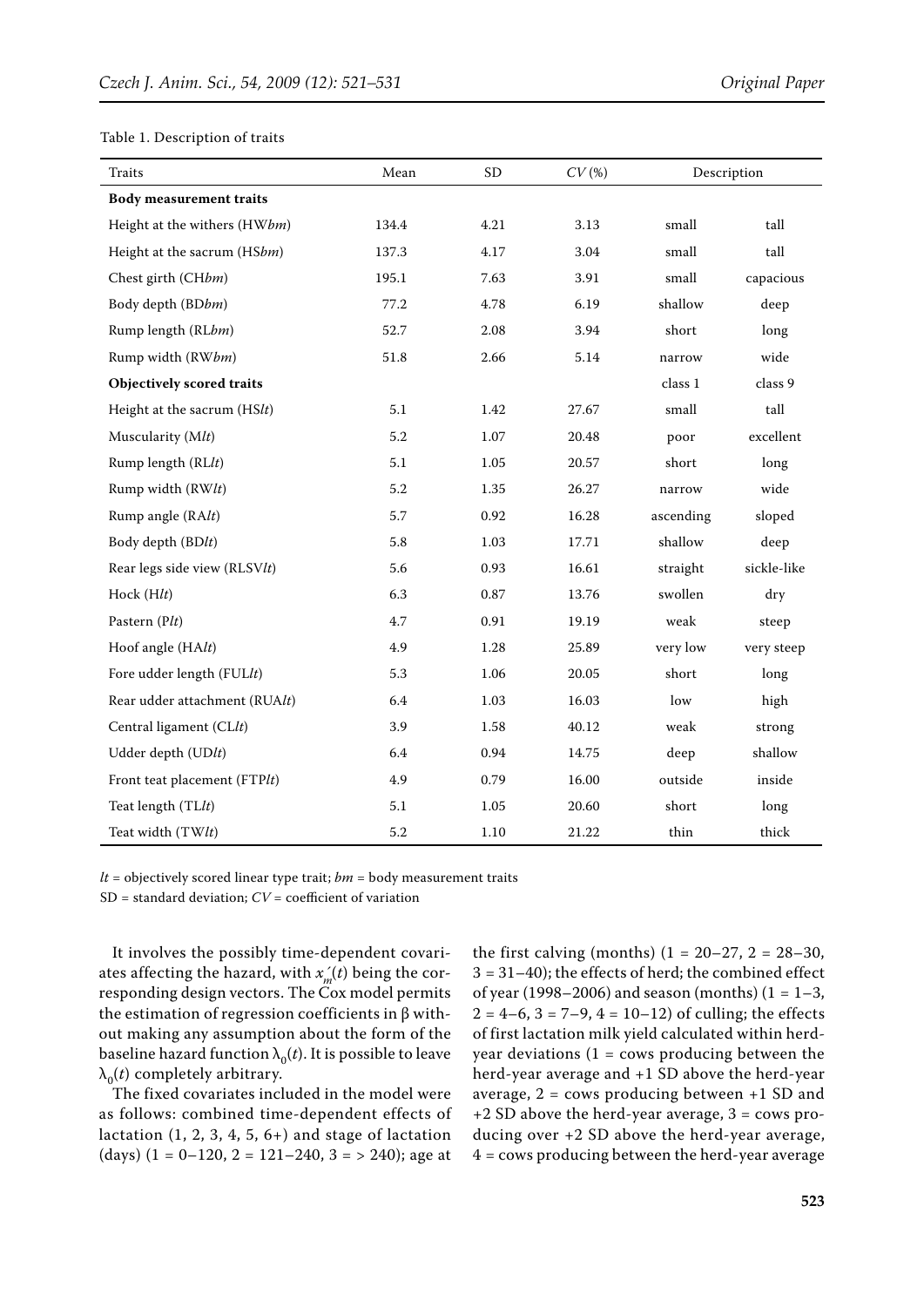| Class          | HSIt  | Mlt   | RLlt  | RWlt  | RAlt  | BDlt  |
|----------------|-------|-------|-------|-------|-------|-------|
| $\mathbf{1}$   | 0.911 | 0.615 | 0.834 | 0.448 | 3.145 | 1.770 |
| $\overline{2}$ | 0.915 | 0.614 | 0.872 | 0.646 | 1.248 | 1.051 |
| 3              | 0.938 | 0.713 | 0.801 | 0.689 | 1.533 | 1.076 |
| $\overline{4}$ | 0.967 | 0.840 | 0.875 | 0.808 | 1.651 | 0.828 |
| 5              | 1.000 | 1.000 | 1.000 | 1.000 | 1.000 | 0.898 |
| 6              | 1.057 | 1.261 | 1.156 | 1.128 | 1.130 | 1.000 |
| 7              | 1.087 | 1.398 | 1.304 | 1.060 | 1.177 | 1.137 |
| 8              | 1.183 | 1.656 | 1.355 | 1.170 | 1.364 | 1.349 |
| 9              | 1.300 | 1.020 | 1.515 | 1.404 | 1.237 | 1.454 |

Table 2. Relative risk of culling for objectively scored linear type traits<sup>a,b</sup> describing the body conformation

a see Table 1 for the class description

 $B = b$  height at the sacrum; M = muscularity; RL = rump length; RW = rump width; RA = rump angle; BD = body depth; *lt* = objectively scored linear type trait

and  $-1$  SD below the herd-year average,  $5 = \text{cows}$ producing between –1 SD and –2 SD below the herd-year average,  $6 = \text{cows producing below} - 2 \text{ SD}$ below the herd-year average). Analysis was performed separately for each of 15 type traits. Each type trait was evaluated by including it in the model as a covariate. The relative culling risk was calculated for animals in each class after taking into account the previously mentioned effects.

## **RESULTS AND DISCUSSION**

The results were expressed as the relative risk of culling, defined as the ratio of the estimated risk

of being culled under the influence of certain environmental factors relative to the average risk (or reference risk), which is usually set as 1. Values > 1 indicate a higher culling risk associated with a given environmental factor. Relative culling risk < 1 indicates a lower culling risk. For example, if the relative culling risk for a given class is 2, a cow in that class has a twofold chance of being culled compared with a cow in the reference class for that effect. Conversely, if the relative culling risk for a given class is 0.5, then a cow in that particular class has a 50% lower chance of being culled than a cow in the reference class.

For each trait, the class with the maximum number of records was designated as a reference



Figure 1. Relative risk of culling for body measurement traits: height at the withers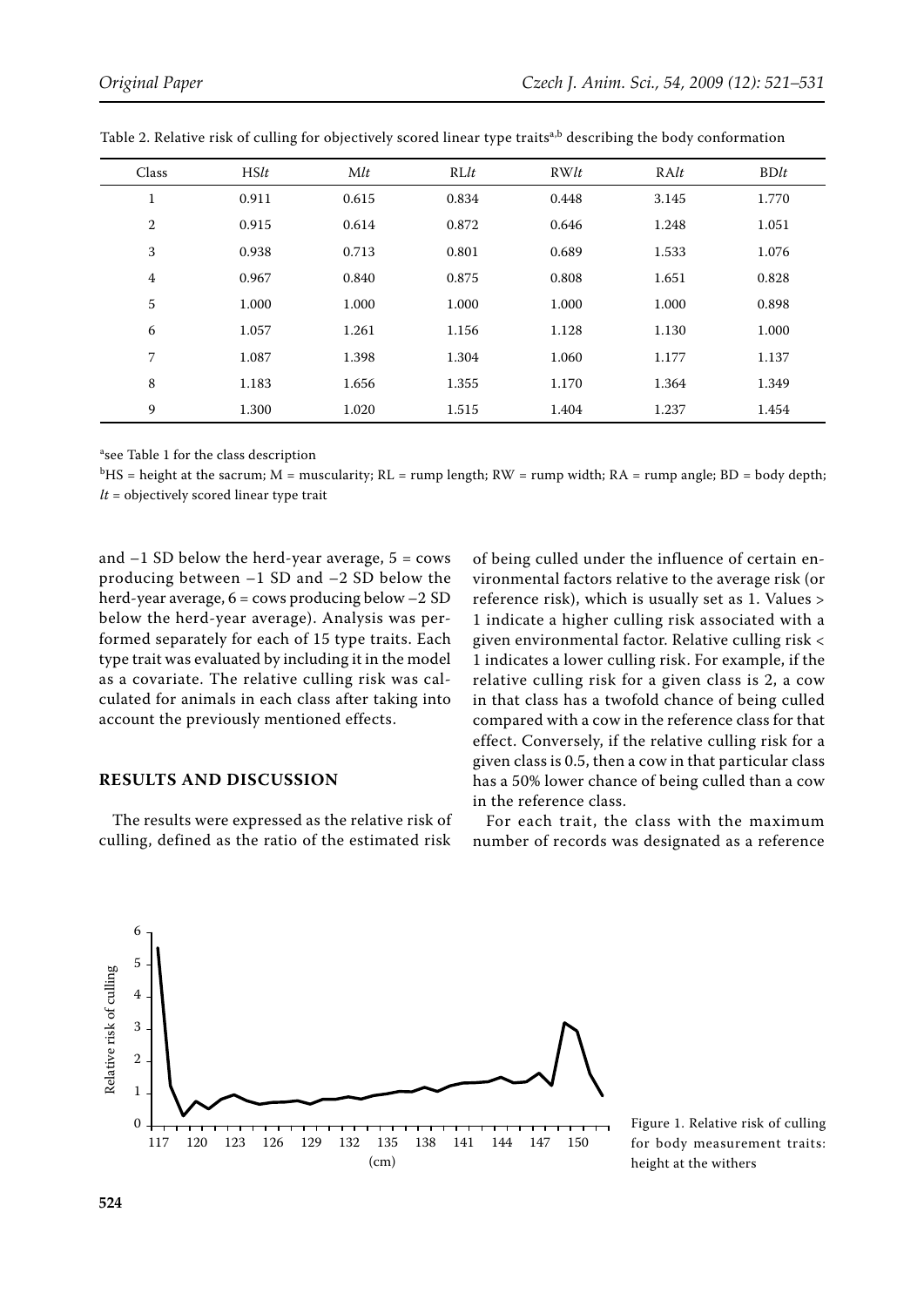

class. The number of records decreased approaching the extreme classes, in which the number of records was the lowest.

### **Body measurements**

The relative risk of culling and the class description for body measurement traits are shown in Table 2 and Figures 1 to 6. The figures illustrate trends toward the relative risk of culling for a given trait, and described in detail in the middle part of the figure. The detailed figures include no extreme categories that generally have a low number of

records. We assume that the low number of records in extreme categories caused a high variation of the relative risk of culling and the occurrence of extremely high values (negative as well as positive) of the relative risk of culling.

Figure 1 shows the relationship between longevity and height at the withers. Figure 2 shows the relationship between longevity and height at the sacrum. For both these traits, the risk of being culled increased with the size of the cow. A more expressive and constant trend toward increased risk of culling occurred for height at the withers, while a sudden impairment of longevity was found for height at the sacrum over 148 cm. Shorter lon-



Figure 3. Relative risk of culling for body measurement traits: body depth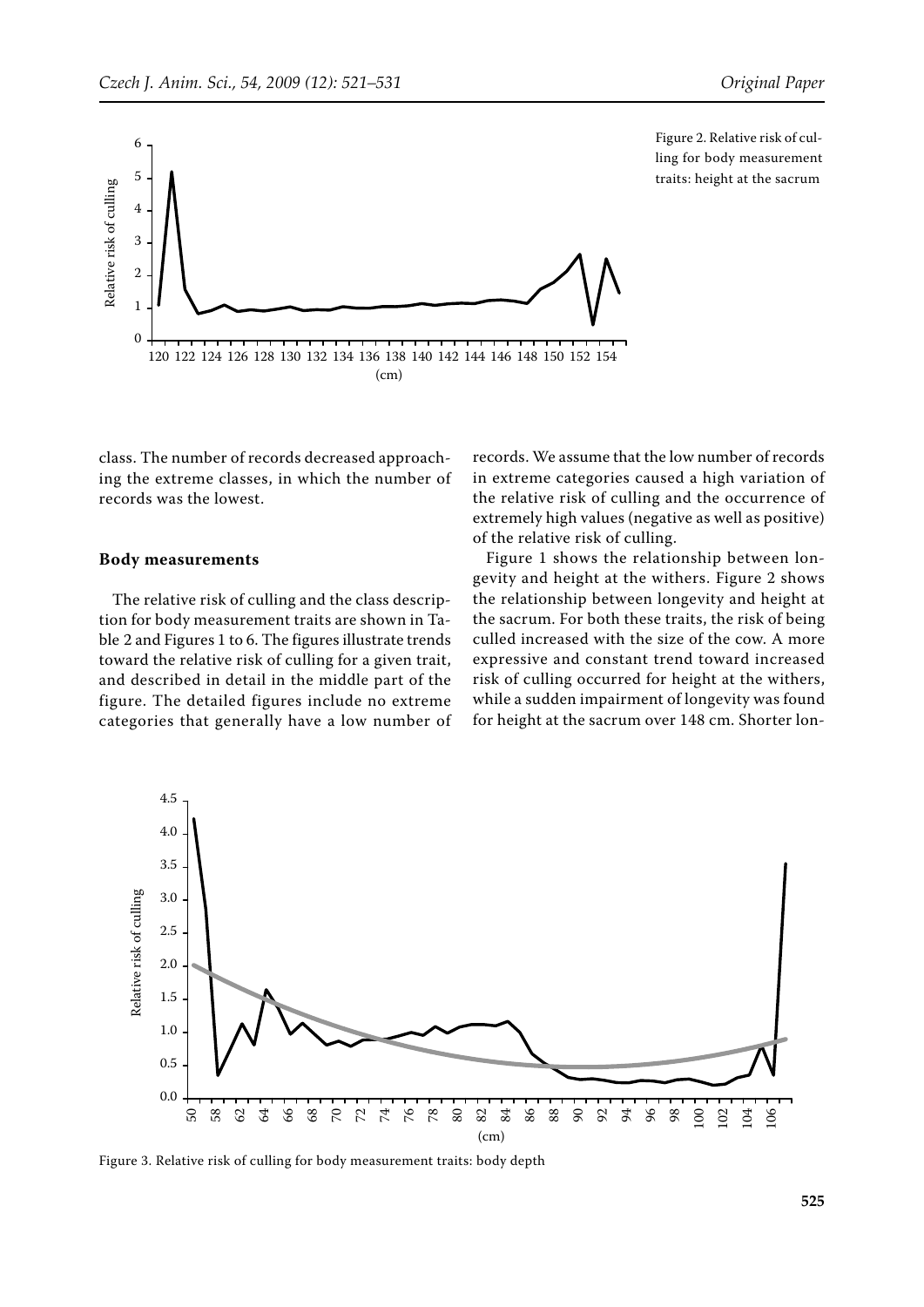

Figure 4. Relative risk of culling for body measurement traits: chest girth

gevity can be expected in cows that are extremely small or large.

Figure 3 displays the risk of relative culling for body depth. A threshold relationship was found between body depth and longevity. Even though deeper body depth was associated with lower risk compared to shallower ones, a borderline occurs at around 85 cm of body depth, which is connected with sudden improvement of longevity. Extremely deep or shallow cows showed again a high risk of being culled.

Figure 4 displays the relative risk of culling with regard to chest girth. Chest girth seems to exhibit an intermediate optimum as related to longevity. Especially cows with extremely small chest girth

(under 167 cm) were associated with a higher risk of being culled. Otherwise, the relative risk of culling varied only a little.

Figure 5 shows the relationship between the relative risk of culling and rump length, and Figure 6 displays the relationship between the relative risk of culling and rump width. A moderate linear relationship between rump width, rump length and longevity was observed. Cows with a narrower and shorter rump proved less risky of being culled than cows with a broader and longer rump. At the same time it is necessary to say that both rump traits showed a wide intermediate optimum. Extreme values of both rump traits were connected with a high risk of being culled.



Figure 5. Relative risk of culling for body measurement traits: rump length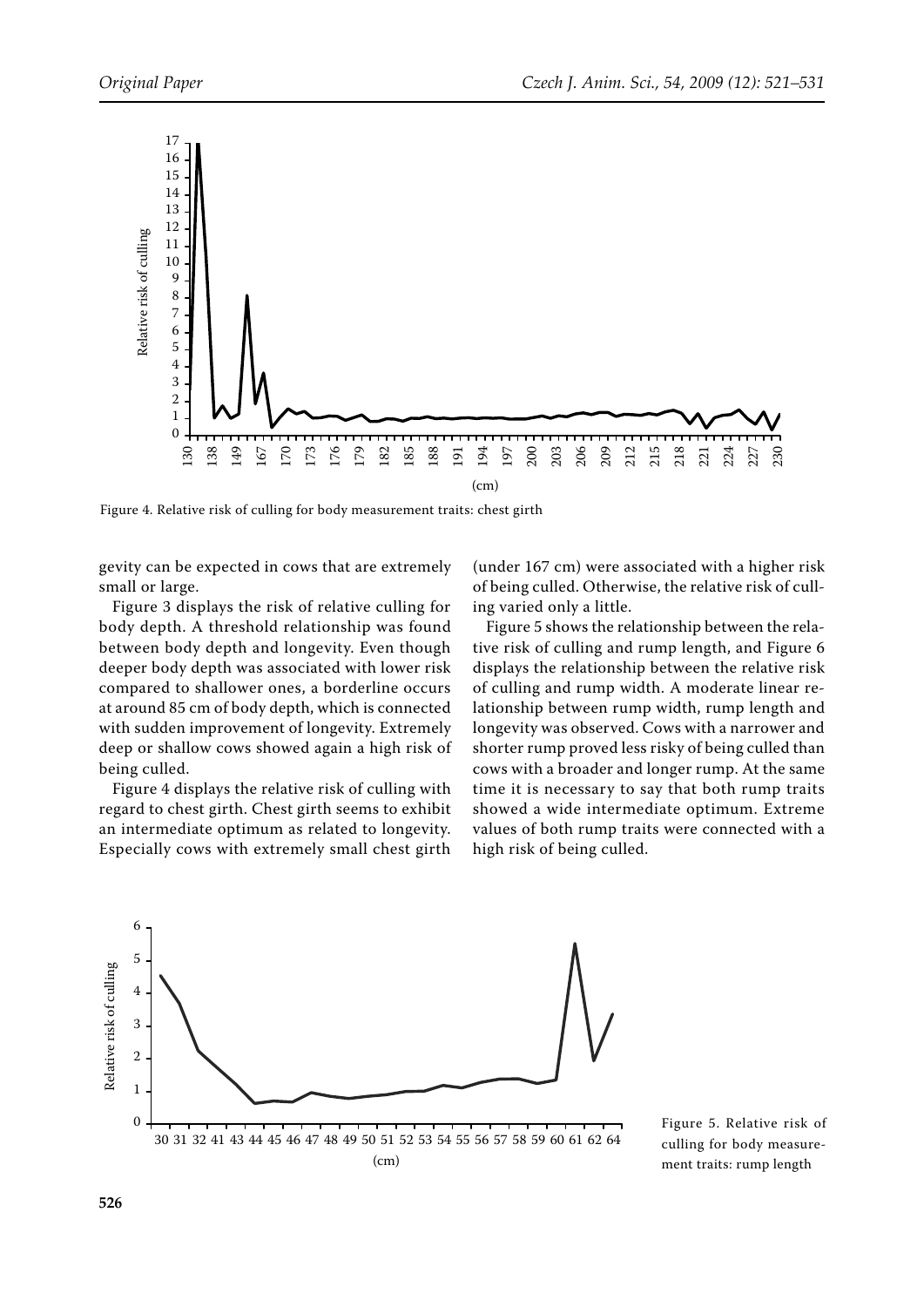

Figure 6. Relative risk of culling for body measurement traits: rump width

#### **Linear type traits**

**Body conformation traits**. The relative risk of culling for body conformation traits is shown in Table 2. Height at the sacrum, muscularity, rump length, and rump width show almost a linear relationship to functional survival. Cows that are larger, broader, more muscular, and with longer and wider rump had a higher risk of being culled compared with smaller and narrower cows and, hence, a shorter length of productive life. A moderate positive relationship between body type traits and longevity was reported by Boetcher et al*.* (1997). Schneider et al*.* (2003) found that taller and larger cows had better chances of survival than cows in other classes. On the other hand, Čanji et al*.* (2008) found that cows of intermediate size or smaller cows live longer. Sewalem et al*.* (2004) reported an intermediate optimum for body and dairy character traits. According to Buenger et al*.*  (2001) and Caraviello et al*.* (2004), the size and stature did not have a strong relationship to functional survival. These different results might have been due to breed differences or definition of traits. Sölkner and Petschina (1999) reported a negative effect on functional longevity of the muscularity of the front part of the body. Since other muscularity scores show the same trend, they speculate about a biological contradiction between muscularity and longevity.

Rump angle and body depth exhibit an intermediate optimum concerning longevity. Cows with extremely ascending or extremely sloped rump were more likely to be culled than those with the optimum score of 5. In addition, cows with extremely ascending rump were 2.54 times more likely to be culled compared with cows with extremely sloped rump. The longevity of cows with score 1 was considerably impaired. Rump traits are associated with calving difficulty, and cows with intermediate rump are preferred. Similar findings were reported by Buenger et al*.* (2001), Schneider et al*.* (2003) and Čanji et al*.* (2008). However, Caraviello et al. (2003, 2004) did not find any close relationships between rump traits and longevity in US Holstein and Jersey cows. For body depth, extremely shallow or deep cows showed a higher risk of being culled compared with cows belonging to the broad range of scoring classes (from 2 to 7) with a risk of culling approaching 1. In contrast, Buenger et al*.* (2001) reported that shallow cows showed no deviation from functional longevity, and deep cows had reduced functional survival.

**Foot and leg traits**. The impact of foot and leg traits (rear legs side view, hock, pastern, hoof angle) on the functional longevity of cows is presented in Table 3. The relationship between the pastern and rear legs side view regarding longevity showed an intermediate optimum, indicating that cows with low or high scores were more likely to be culled compared with those having an intermediate score of 5. Similarly, Buenger et al*.* (2001) and Caraviello et al*.* (2004) reported an intermediate optimum for the rear legs side view. Contrary to our results, Caraviello et al*.* (2004) found a substantially higher risk of culling for cows with curved legs than for those with straight legs. Similarly, Vacek et al*.* (2006) reported the lowest longevity for cows with curved rear legs. There was a clear linear relationship of hock and hoof angle to relative culling risk. Cows with low scores for hock (representing swollen hock) were more likely to be culled compared to those with optimal, higher scores (representing dry hock). Cows with scores under and equal to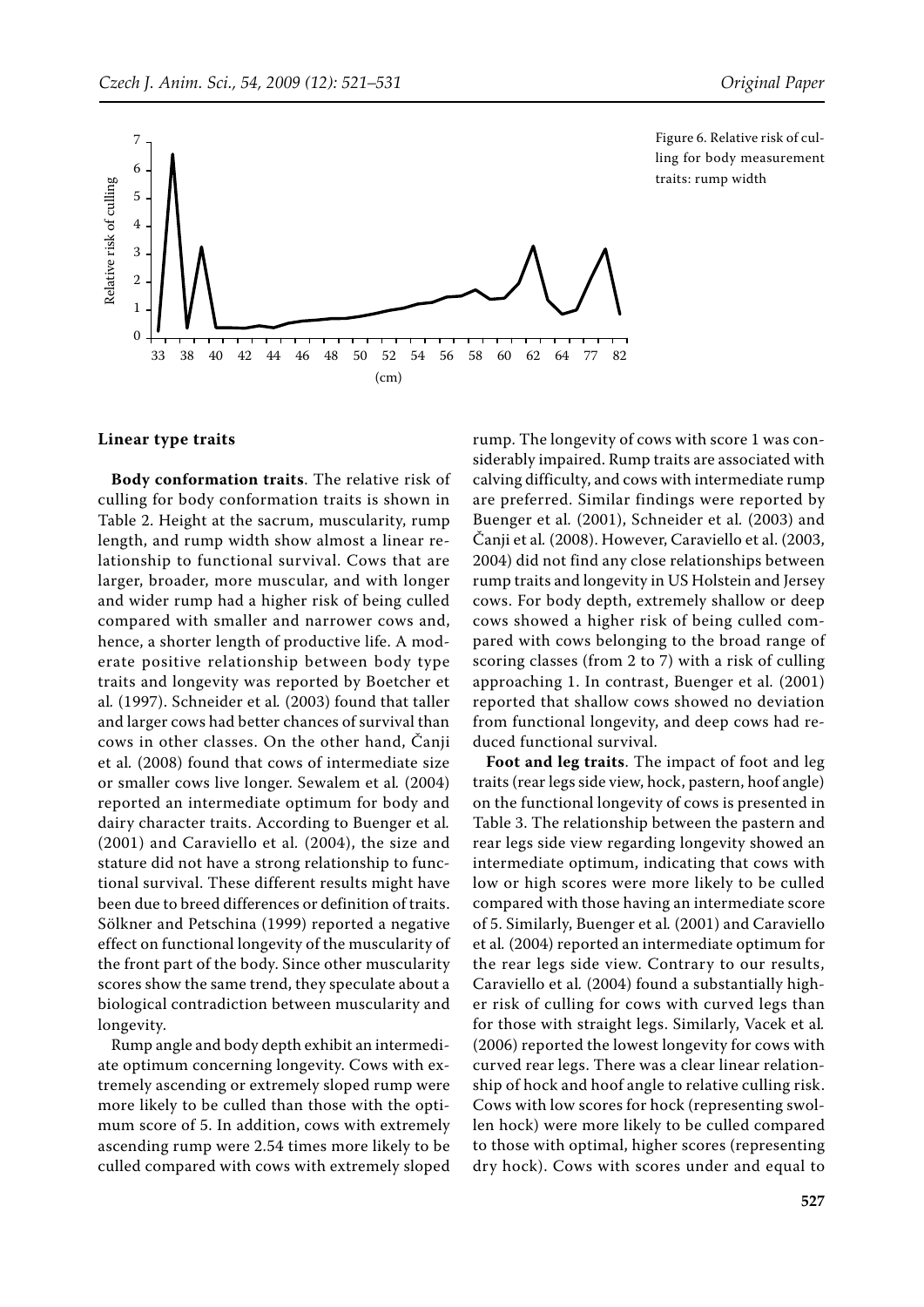| Class        | RLSVlt | Hlt   | Plt   | HA/t  |
|--------------|--------|-------|-------|-------|
| 1            | 2.625  | 2.001 | 1.385 | 1.149 |
| $\mathbf{2}$ | 1.763  | 3.190 | 1.245 | 0.884 |
| 3            | 1.360  | 2.110 | 1.116 | 0.971 |
| 4            | 1.257  | 1.858 | 1.073 | 1.071 |
| 5            | 1.000  | 1.491 | 1.000 | 1.000 |
| 6            | 1.247  | 1.000 | 1.719 | 1.205 |
| 7            | 1.500  | 1.011 | 1.846 | 1.243 |
| 8            | 1.745  | 0.816 | 1.762 | 1.166 |
| 9            | 2.369  | 0.956 | 2.939 | 1.511 |

Table 3. Relative risk of culling for objectively scored linear type traits<sup>a,b</sup> describing feet and legs

a see Table 1 for the class description

 ${}^{\text{b}}$ RLSV = rear legs side view; H = hock; P = pastern; HA = hoof angle; *lt* = objectively scored linear type trait

5 for hoof angle (representing a lower hoof angle) showed a lower culling risk compared to cows with higher scores (representing a higher hoof angle). Cows with extremely low hoof (score 1) showed a slightly higher risk of being culled compared to cows that had scores between 2 and 5. Buenger et al*.* (2001) reported that a steep hoof increased functional longevity, whereas an extremely low hoof angle led to decreased survival. Vacek et al*.* (2006) found the lowest longevity in cows with a low hoof angle. Generally, the impact of foot and leg traits on longevity was greater than that of body size traits. In the literature, the relative importance of foot and leg traits varies from moderately important (Sölkner and Petschina, 1999; Buenger et al., 2001; Strapák et al., 2005; Čanji et al., 2008) to relatively unimportant (Larroque and Ducrocq, 1999), perhaps because of the difficulty in measuring these traits accurately under field conditions.

**Udder traits***.* The relative risks of culling for udder traits are shown in Table 4. Fore udder length, rear udder attachment, teat width, teat length, and front teat placement exhibit an intermediate optimum as related to longevity. On the other hand, central ligament and udder depth show a slight linear relationship to functional longevity. The most important udder type traits were fore udder length and rear udder attachment.

High scores for the central ligament were associated with a lower risk of culling than were

other scores. Cows with a stronger central ligament were less likely to be culled. The same findings were reported by Buenger et al*.* (2001) and Sewalem et al*.* (2004). Strapák et al*.* (2005) found a positive correlation between longevity and central ligament. Bouška et al. (2006) and Vacek et al*.* (2006) reported a linear relationship of functional longevity for the central ligament. In contrast to our results, Caraviello et al*.* (2004) found that high scores for the central ligament did not necessarily result in higher longevity than intermediate scores. Čanji et al*.* (2008) also found a lower effect of the central ligament on longevity of Simmental cows in comparison with udder depth and rear udder. Low scores for udder depth were associated with a higher risk of culling than were high scores. Cows with extremely deep udders might have exhibited higher susceptibility to mastitis and other infectious diseases. The same findings were reported by Buenger et al*.* (2001) and Bouška et al. (2006). Sewalem et al*.* (2004) reported an intermediate optimum for udder depth as related to longevity. In contrast to our results, Caraviello et al*.* (2004) found the highest risk of culling in cows with low udder depth.

Extremely low scores for fore udder length (short fore udder) were associated with a higher risk of culling than were high scores (long fore udder), but the lowest risk of culling was found in cows with an intermediate long fore udder. Short and Lawlor (1992), Larroque and Ducrocq (1999), Caraviello et al*.* (2003) and Schneider et al*.* (2003) reported low scores for fore udder length associated with a very high culling risk. Bouška et al. (2006) also found the lowest longevity in cows with short fore udder. Similarly, low scores for rear udder attachment (cows with low rear udder attachment) were associated with a higher risk of culling than were other scores. At the same time, a higher risk of culling was found for the highest score (cows with very high rear udder attachment) than for intermediate scores. An intermediate optimum for rear udder height was reported by Caraviello et al*.* (2003). However, Sewalem et al*.* (2004) found a clear linear relationship between fore udder length, rear udder height and functional longevity. Bouška et al. (2006) reported a negative influence of low rear udder attachment on longevity. Similarly, Vacek et al*.* (2006) found the lowest longevity for low rear udder attachment and longevity increasing with the scoring class for rear udder attachment.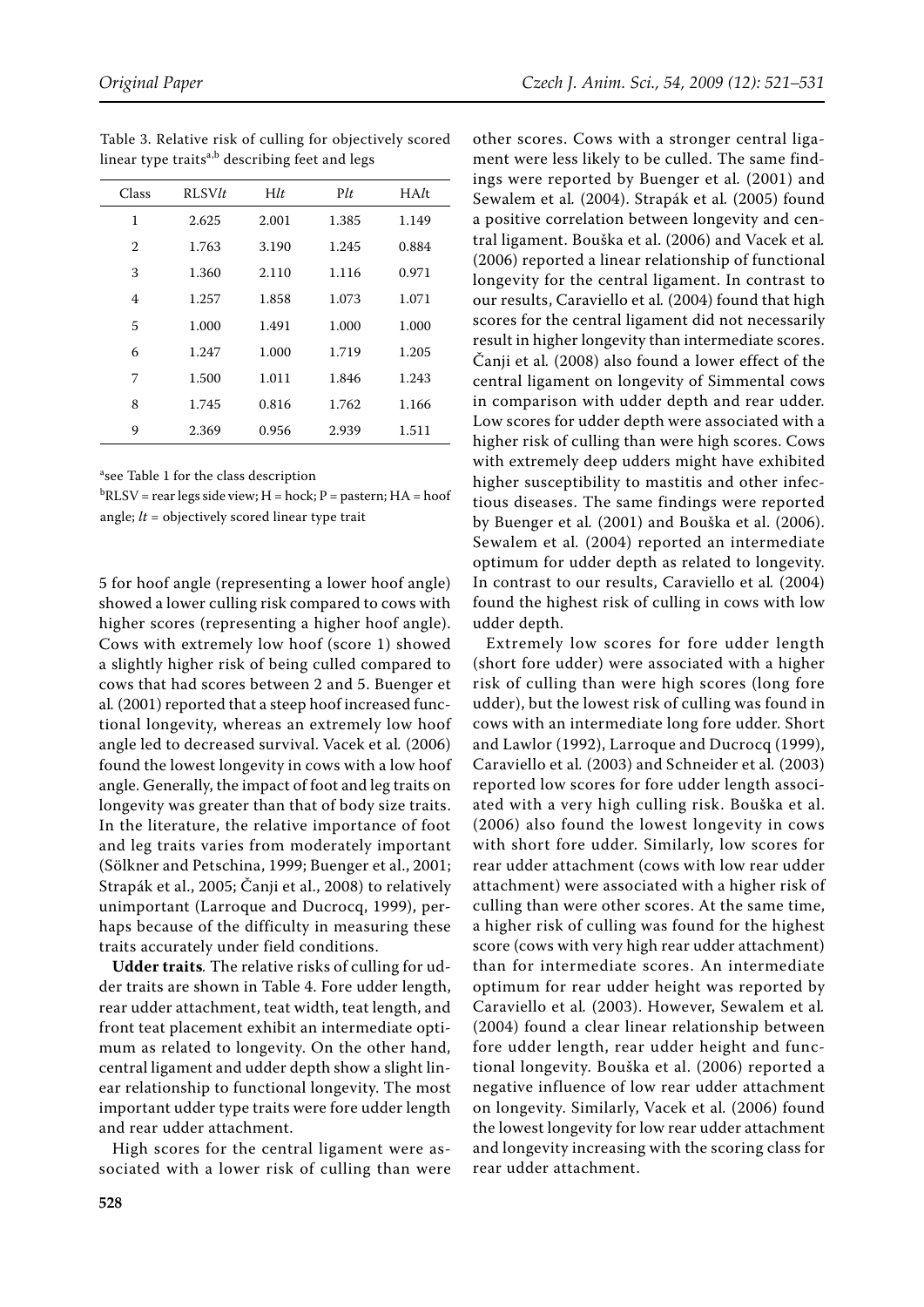| Class | FULlt | RUAlt | CLlt  | UDlt  | fTPlt | TLlt  | TWlt  |
|-------|-------|-------|-------|-------|-------|-------|-------|
| 1     | 2.066 | 2.469 | 0.987 | 1.435 | 2.114 | 1.982 | 1.198 |
| 2     | 1.399 | 1.690 | 1.013 | 1.484 | 1.427 | 1.743 | 1.031 |
| 3     | 1.227 | 1.044 | 1.047 | 1.164 | 0.928 | 1.298 | 1.118 |
| 4     | 1.121 | 1.013 | 1.166 | 1.127 | 0.919 | 1.264 | 1.035 |
| 5     | 1.000 | 0.944 | 1.000 | 0.942 | 1.000 | 1.000 | 1.000 |
| 6     | 1.090 | 0.944 | 0.933 | 0.894 | 1.187 | 1.181 | 1.424 |
| 7     | 1.240 | 1.000 | 0.992 | 1.000 | 1.435 | 1.086 | 1.504 |
| 8     | 1.380 | 1.040 | 0.770 | 0.898 | 2.189 | 1.149 | 1.608 |
| 9     | 1.157 | 1.192 | 0.749 | 1.090 | 3.149 | 1.178 | 1.410 |

Table 4. Relative risk of culling for objectively scored linear type traits<sup>a,b</sup> describing udder and teats

a see Table 1 for the class description

 $^{\rm b}$ FUL = fore udder length; RUA = rear udder attachment; CL = central ligament; UD = udder depth; FTP = front teat placement;  $TL = \text{teat length}$ ;  $TW = \text{teat width}$ ;  $lt = \text{objectively scored linear type trait}$ 

Cows with extremely thick teats were more likely to be culled than cows with extremely thin ones. However, the intermediate scores for teat width exhibited the lowest risk of culling. Similarly, cows with very short teats were more likely to be culled than cows with very long teats. However, intermediate scores for teat length were associated with the lowest risk of culling. The same findings were published by Buenger et al*.* (2001) and Caraviello et al*.* (2004). Bouška et al. (2006) found the lowest survival among cows with short teats. Čanji et al. (2008) reported a positive influence of shorter teats on the longevity of Simmental cows. Cows with nearly centred front teat placement are more likely to survive culling than cows with extremely inside or extremely outside front teat placement, which was also observed in other studies (Schneider et al., 2003; Sewalem et al*.*, 2004). Caraviello et al*.* (2004) found that a high risk of culling with the wide placement of front teats indicates significant impairment of longevity. Buenger et al*.* (2001) reported that the close front teat placement increases cow's longevity, whereas the wide teat placement has an opposite effect. On the contrary, Vacek et al*.* (2006) found a linear relationship between longevity and the front teat placement.

## **CONCLUSIONS**

The phenotypic effects of linear type traits and body measurements on functional survival in Czech Fleckvieh cows were investigated by survival analysis. The results of the effects of type traits are useful for identifying type traits which are important for the functional survival of the cow.

Among linear type traits, rump angle, body depth, pastern and rear legs side view, fore udder length, rear udder attachment, teat width, teat length, and front teat placement exhibited an intermediate optimum. Height at the sacrum, muscularity, rump length and rump width, hock and hoof angle, central ligament, and udder depth showed a linear relationship to longevity. Concerning body measurements: height at the withers and height at the sacrum, body depth, and rump width and length showed an almost linear relationship to longevity. Chest girth seemed to be exhibit the intermediate optimum.

Body measurement traits and body conformation traits were demonstrated to have a negative impact on functional survival, especially in extreme classes, e.g. extremely ascending rump. We can conclude from the results for these traits that larger, broader, muscular cows with wide and long rumps had a higher risk of being culled in comparison with smaller and narrower cows and, hence, a shorter length of productive live.

Foot and leg traits had an important influence on functional longevity, especially with regard to rear legs side view and pastern, traits which are connected with the optimal conformation of legs. Furthermore the hock determines the formation of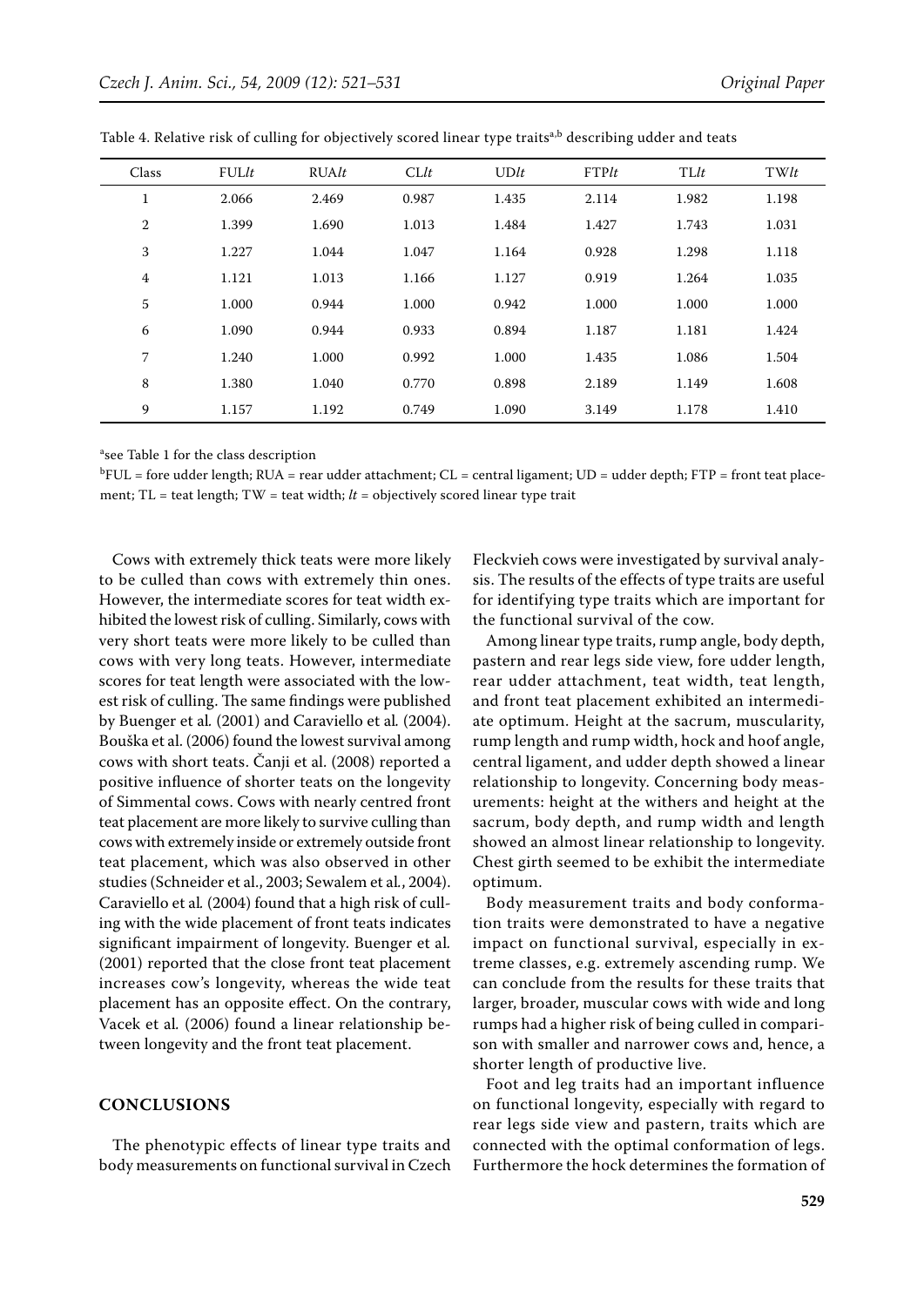the leg joint. Therefore foot and leg traits seem to be very important with regard to functional survival in the Czech Fleckvieh population.

Among udder traits, fore udder length, rear udder attachment, front teat placement, teat width and teat length showed a high impact on cows' longevity. On the contrary, central ligament and udder depth did not demonstrate a high impact on survival, unlike that what was expected according to the majority of published findings.

# **Acknowledgments**

We thank Mrs. Lois Russell for their editorial assistance with this manuscript.

# **REFERENCES**

- Bouška J., Vacek M., Štípková M., Němec A. (2006): The relationship between linear type traits and stayability of Czech Fleckvieh cows. Czech Journal of Animal Science, 51, 299–304.
- Buenger A., Ducrocq V., Swalve H.H. (2001): Analysis of survival in dairy cows with supplementary data on type scores and housing systems from a region of Northwest Germany. Journal of Dairy Science, 84, 1531–1541.
- Čanji V., Strapák P., Strapáková E., Juhás P. (2008): Effect of conformation traits on longevity of cows of Slovak simmental breed. Slovak Journal of Animal Science, 41, 83–90.
- Caraviello D.Z., Weigel K.A., Gianola D. (2003): Analysis of the relationship between type traits, inbreeding, and functional survival in Jersey cattle using a Weibull proportional hazards model. Journal of Dairy Science, 86, 2884–2989.
- Caraviello D.Z., Weigel K.A., Gianola D. (2004): Analysis of the relationship between type traits and functional survival in US Holstein cattle using a Weibull proportional hazards model. Journal of Dairy Science, 87, 2677–2686.
- Cruickshank J., Weigel K.A., Dentine M.R., Kirkpatrik B.W. (2002): Indirect prediction of Herd Life in Guernsey cattle. Journal of Dairy Science, 85, 1307–1313.
- Ducrocq V. (1987): An analysis of length of productive life in dairy cattle. Cornell University, Ithaca, New York, USA.
- Ducrocq V. (1997): Survival analysis, a statistical tool for longevity data. In: Proceedings of 48<sup>th</sup> Annual Meeting of EAAP. Vienna, Austria.
- Ducrocq V. (2000): A piecewise Weibull mixed model for the analysis of length of productive life of dairy cows. In: Proceedings of the  $7<sup>th</sup>$  World Congress on Genetics Applied to Livestock Production, August 19–23. Montpellier, France, 20, Communication No. 20–04.
- Ducrocq V., Sölkner J. (1998): "The survival kit-V3.0". A Fortran package for the analyses of survival data. In: Proceedings of the 6<sup>th</sup> World Congress on Genetics Applied to Livestock Production. Armidale, Australia, 27, 447–448.
- Jairath L., Dekkers J.C.M., Schaeffer L.R., Liu Z., Burnside E.B., Kolstad B. (1998): Genetic evaluation for herd life in Canada. Journal of Dairy Science, 81, 550–562.
- Kadarmideen H.N., Wegmann S. (2003): Genetic parameters for body condition score and its relationship with type and production traits in Swiss Holsteins. Journal of Dairy Science, 86, 3685–3693.
- Larroque H., Ducrocq V. (1999): Phenotypic relationships between type and longevity in the Holstein breed. Interbull Bulletin, 21, 96–103.
- Mészáros G., Wolf J., Kadlečík O. (2008): Factors affecting the functional length of productive life in Slovak Pinzgau cows. Czech Journal of Animal Science, 53, 91–97.
- Schneider M.D., Dürr J.W., Cue R.I., Monardes H.G. (2003): Impact of type traits on functional herd life of Quebec Holsteins assessed by survival analysis. Journal of Dairy Science, 86, 4083–4089.
- Sewalem A., Kistemaker G.J., Miglior F., Van Doormaal B.J. (2004): Analysis of the relationship between type traits and functional survival in Canadian Holsteins using a Weibull proportional hazards model. Journal of Dairy Science, 87, 3938–3946.
- Sölkner J., Petschina R. (1999): Relationship between type traits and longevity in Australian Simmental cattle. In: Proceedings of the International Workshop on Genetic Improvement of Functional Traits (GIFT), Longevity, Jouy en Josas. France, Interbull Bulletin, 21, 91–96.
- Short T.H., Lawlor T.J. (1992): Genetic parameters of conformation traits, milk yield and herd life in Holsteins. Journal of Dairy Science, 75, 1987–1998.
- Smith S.P., Quaas R.L. (1984): Productive life span of bull progeny groups: failure time analysis. Journal of Dairy Science, 67, 2999–3007.
- Strapák P., Candrák J., Aumann J. (2005): Relationship between longevity and selected production, reproduction and type traits. Czech Journal of Animal Science, 50, 1–6.
- Vacek M., Štípková M., Němcová E., Bouška J. (2006): Relationships between conformation traits and longevity of Holstein cows in the Czech Republic. Czech Journal of Animal Science, 51, 327–333.